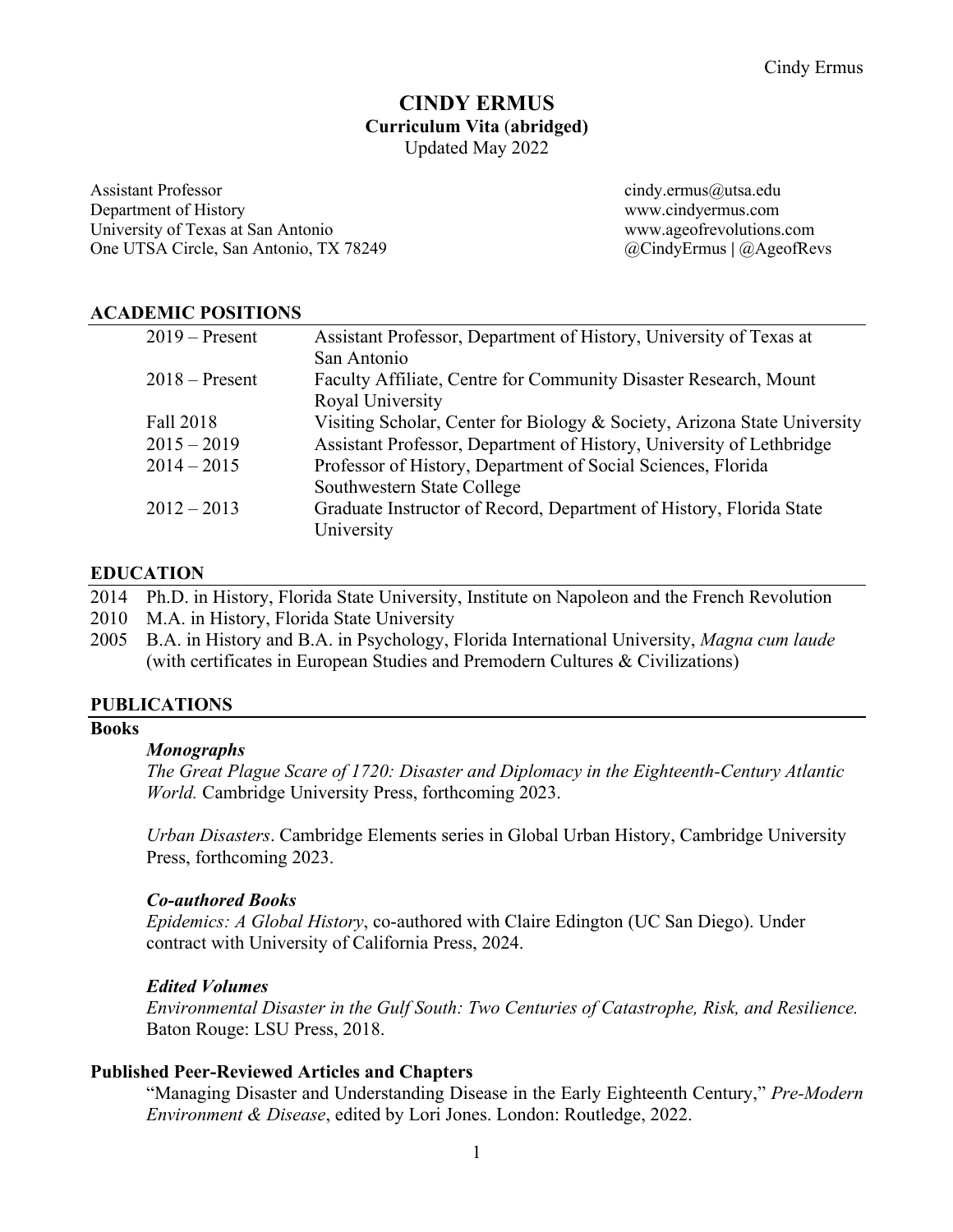"Memory and the Representation of Public Health Crises: Remembering the Plague of Provence in the Tricentennial." *Environmental History* 26, no. 4 (October 2021): 776-88.

"The History of Science and the Science of History: Computational Methods, Algorithms, and the Future of the Field," with Abraham H. Gibson. *Isis* 110, no. 3 (September 2019): 555-66.

"Swamp Things: Invasive Species as Environmental Disaster in the Gulf South," with Abraham H. Gibson. In *Environmental Disaster in the Gulf South: Two Centuries of Catastrophe, Risk, and Resilience,* edited by Cindy Ermus. Baton Rouge: LSU Press, 2018.

"The Spanish Plague That Never Was: Crisis and Exploitation in Cádiz During the *Peste* of Provence." Special issue on Humans and the Environment in the Long Eighteenth Century, *Eighteenth-Century Studies* 49, no. 2 (January 2016): 167-93.

"Reduced to Ashes: The Good Friday Fire of 1788 in Spanish Colonial New Orleans." *Louisiana History: The Journal of the Louisiana Historical Association* LIV, no. 3 (Summer 2013): 292-331.

## **Digital Peer-Reviewed Publications**

*Dites 33* (Inaugural issue of French publication): "Les médecins et le corps médical, de la peste de Provence au COVID-19." Spring 2022.

"The Plague of Provence: Early Advances in the Centralization of Crisis Management." *Arcadia: Environment & Society*, no. 9 (2015).

"Plague Cultures: The *Peste* of Provence and the Glorious Revolution." *Age of Revolutions* (December 2015).

## **Peer-Reviewed Articles and Chapters Forthcoming or Under Review**

"Spanish Foundations of the French Quarter: Rebuilding Colonial New Orleans in the Wake of Disaster," for volume on port cities of the Atlantic World, edited by Jacob Steere-Williams and Blake Scott. Columbia: University of South Carolina Press, forthcoming 2023.

"Digital Humanities for the People(?): Past, Present, and Future," *Historical Reflections/Réflexions Historiques* (Winter 2024), article accepted for publication.

## **Op-Ed Pieces & Scholarly Journalism**

*Stat News:* "When bubonic plague hit France in 1720, officials dithered. Sound familiar?" May 25, 2020. Also published on *Fr24 News*, in French: "La peste bubonique a frappé la France en 1720. Les fonctionnaires ont hésité. Semble familier?"; and in English: "The bubonic plague struck France in 1720. The officials hesitated. Seems familiar?" May 25, 2020.

*The Washington Post*: "The danger of prioritizing politics and economics during the coronavirus outbreak: Three hundred years later, the lessons of the Great Plague of Provence are sounding an alarm." March 13, 2020.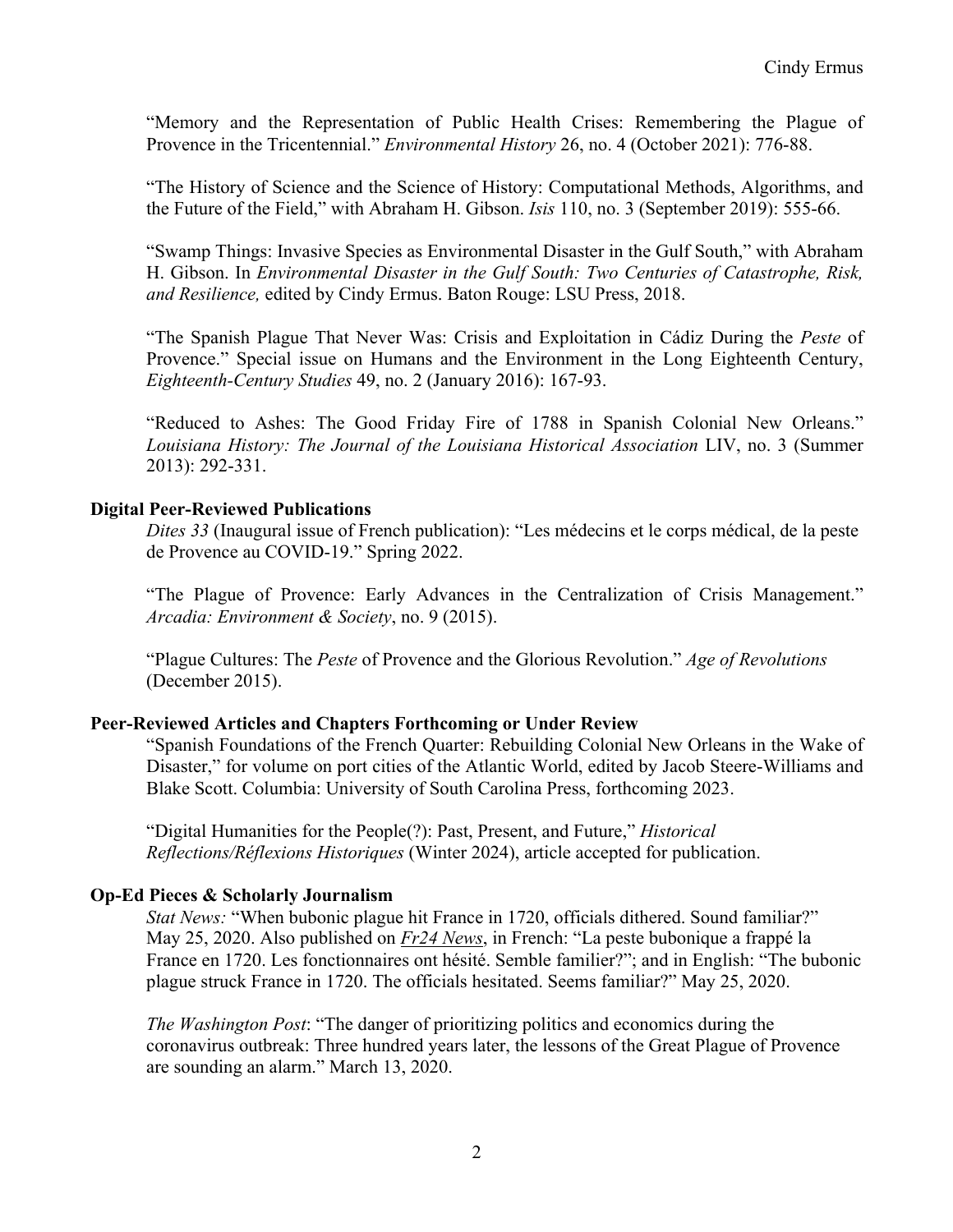*In Cuba Today*: "The Cuban Revolution and Me." July 5, 2016. Cover story (also on www.AgeofRevolutions.com).

*The Miami Herald*: "What does it mean to be 'a product of the Cuban Revolution.'" July 25, 2016. Published in Spanish in *El Nuevo Herald* & *En Cuba Hoy (cover story)*: "¿Qué significa ser 'un producto de la revolución cubana?'" July 25, 2016.

## **Digital Humanities**

## *Digital Projects*

*Age of Revolutions*. Co-founder, Co-Executive Editor, and contributor. 2015-present.

*Liberté, Egalité, Fraternité: Exploring the French Revolution*. Associate Producer, 2019 update. 2019-present.

Invited participant in the Andrew W. Mellon-funded project of the Humanities Without Walls grant: "Legacies of the Enlightenment: Humanity, Nature, and Science in a Changing Climate." 2016-2018.

## *Recent Digital Publications*

"A Sixth Revolution Around the Sun," with Bryan Banks. *Age of Revolutions*. November 2021.

"A Fifth Revolution Around the Sun," with Bryan Banks. *Age of Revolutions*. November 2020.

"Leadership Matters in the First Days and Weeks of an Outbreak: Lessons from the Great Plague of Marseille, 300 Years Later," *Voltaire Foundation Enlightenment Blog*. April 2020.

AHA Member Spotlight. Invited to write an autobiographical profile for the *Perspectives on History* Member Spotlight. September 2019.

## **Recent Book Reviews**

Review of *Souls under Siege: Stories of War, Plague, and Confession in 14th-Century Provence*, by Nicole Archambeau (Cornell University Press, 2021) in *The Bulletin of the History of Medicine* (2022).

Review of *Inventing Disaster: The Culture of Calamity from the Jamestown Colony to the Johnstown Flood*, by Cynthia A. Kierner (University of North Carolina Press, 2019) in *Journal of the Gilded Age and Progressive Era* (January 2021).

Review of *A Not-So-New World: Empire and Environment in French Colonial North America*, by Christopher M. Parsons (University of Pennsylvania Press, 2018) for *H-Environment Roundtable Reviews,* v. 10, no. 8 (August 2020).

## **Selected Work in Progress**

"The Sète Affair of 1721: Crisis and Resistance in the French Colonies During the Plague of Provence." Article manuscript in preparation.

"The Forgotten Plague: The 1742 Bubonic Plague Epidemic in Ceuta." Article in early stages of preparation (research complete).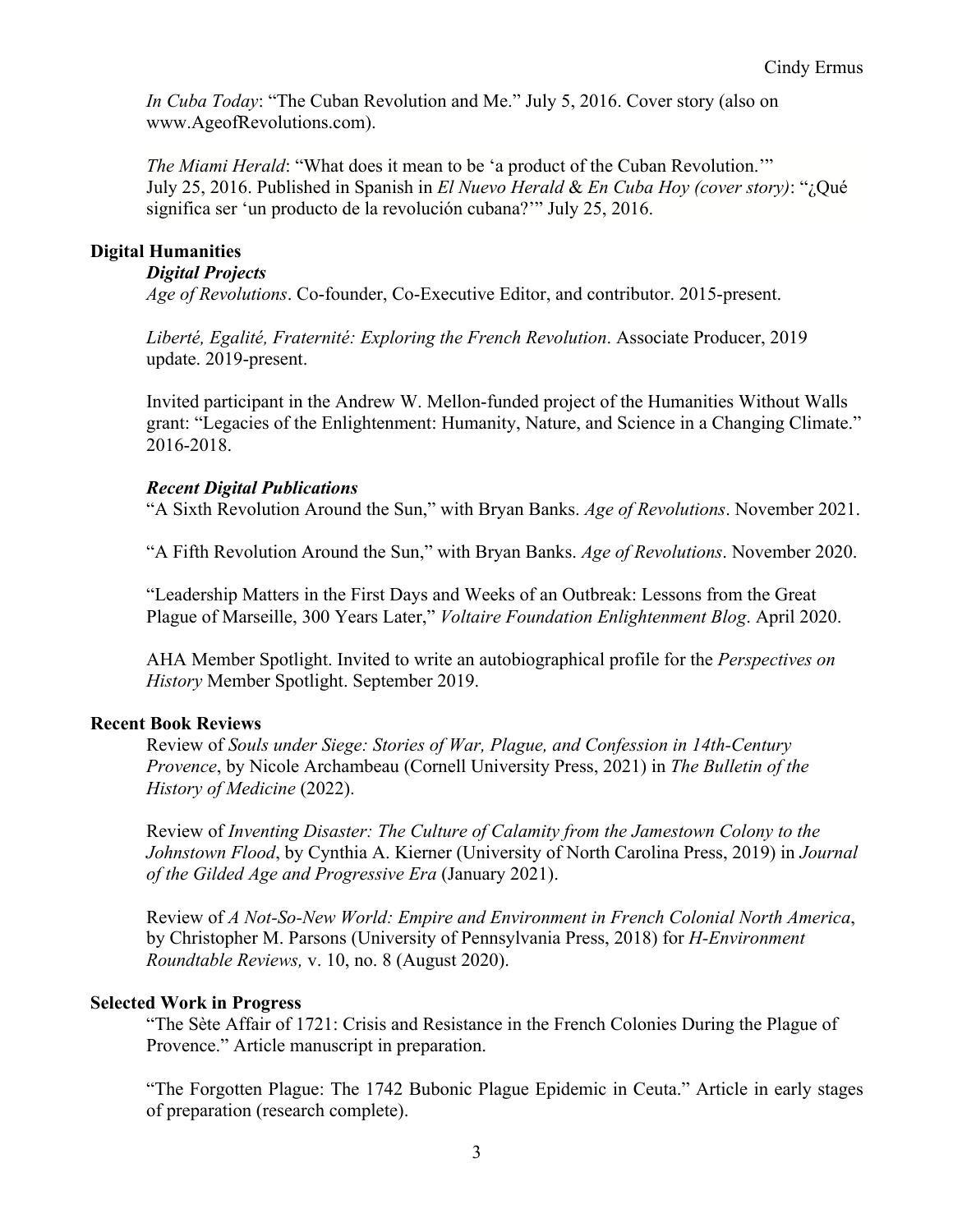## **TEACHING AWARDS**

| 2021 – 2022 Nominated for the President's Distinguished Achievement Award for Teaching   |
|------------------------------------------------------------------------------------------|
| Excellence, University of Texas at San Antonio                                           |
| 2014 – 2015 Nominated for the Faculty of the Year Award, Florida Southwestern State      |
| College                                                                                  |
| 2013 – 2014 Nominated for the Outstanding Teaching Assistant Award, Florida State        |
| University                                                                               |
| $2012 - 2013$ Awarded the Joe Richardson Award for Excellence in Teaching, Florida State |
| University                                                                               |
|                                                                                          |

## **SELECTED RESEARCH GRANTS & FELLOWSHIPS**

| National Endowment for the Humanities (NEH), Award for Faculty at |
|-------------------------------------------------------------------|
| Hispanic-Serving Institutions for research in the humanities.     |
| Office of Research & Innovation Services Grant, University of     |
| Lethbridge Research Fund (ULRF)                                   |
| Ben Weider Dissertation-Writing Grant                             |
| Weider Dissertation Research Fellowship                           |
| McKnight Dissertation Research Grant                              |
| McKnight Doctoral Fellowship (Full tuition and annual stipend)    |
|                                                                   |

## **IN THE MEDIA** (For published op-eds and academic journalism, see above under "Publications.") **Print Media Interviews (National and Local)**

# *The Conversationalist*: Invited interview with Elena Sheppard for article on "'Patria y Vida': the Cuban song that has become a global rallying cry," (April 1, 2021).

*The Atlantic*: Invited Q & A with Alexis C. Madrigal, "Why the Gulf Coast Is Uniquely Vulnerable to Disasters: It isn't just because of the weather, a historian argues" (August 29, 2017).

*Lethbridge News Now*: Interviewed for feature article on "Learning the lessons of a catastrophic storm," by Geoff Smith (August 29, 2017).

## **Radio Interviews**

BBC World Newsday: Live interview with Bola Mosuro on the dangers of President Trump's plan to prematurely "Open Up America Again" (April 17, 2020).

CJOC FM Lethbridge News 94.1: Radio interview on the history of modern disasters and Hurricane Harvey (August 30, 2017).

## **Television Appearances/Interviews**

*Univision*: Spanish-language interview on the history of the "Spanish" Flu as we battle COVID-19 (April 15, 2020).

*CTV Lethbridge*: Interview on vulnerability of Gulf South to natural hazards (August 31, 2017).

*Al Jazeera English* "NewsHour": Live appearance to discuss disaster management of Hurricane Harvey in context of Gulf South's larger history of disaster (August 30, 2017).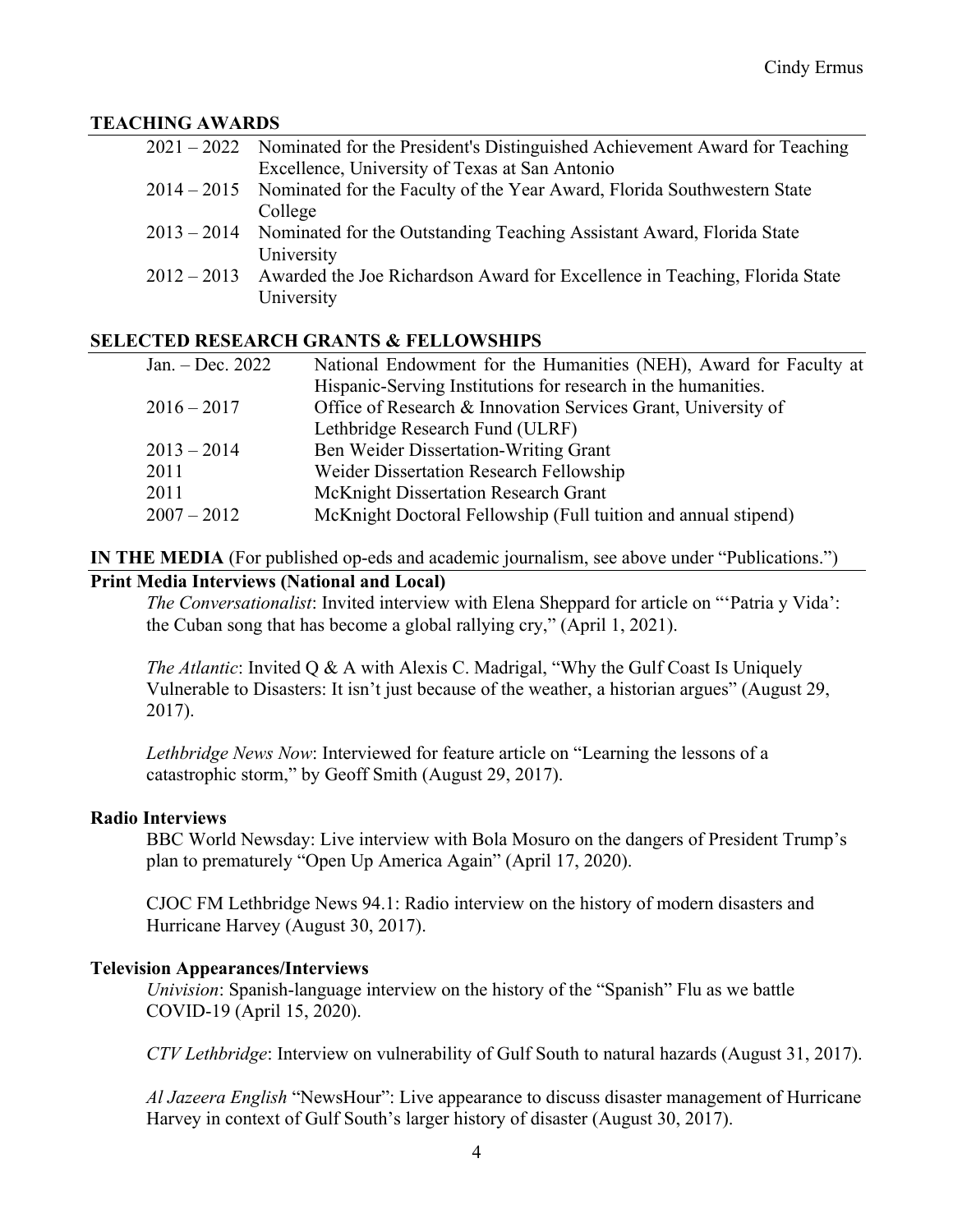## **Recent Podcast Interviews**

"COVID Calls," Disaster STS Network: Historians' Roundtable on "Pandemics Across Time" with Scott Knowles (Drexel University), Sandra Eder (Berkeley), and Tiago Saraiva (Drexel) (January 26, 2021).

Cited Media's "Secondary Symptoms" Podcast: Interview for "Return to Normalcy?" episode, with Jay Cockburn (July 27, 2020).

Cited Media's "Secondary Symptoms" Podcast: Interview for "Pandemic Amnesia" episode on the history of public health crises, disaster, and memory, with Gordon Katic (May 7, 2020).

Cited Media's "Secondary Symptoms" Podcast: Appearance on "Not So Fast" episode on the history of pandemics, with Gordon Katic (April 30, 2020).

"COVID Calls," Disaster STS Network: Interview on "Pandemics in History" with Scott Knowles (Drexel) and Christienna Fryar (Goldsmiths, University of London) (March 30, 2020).

## **PLENARIES & INVITED TALKS**

## **Plenaries**

• "Communicating Disease: Information Networks During the Plague of Provence," The Enlightenment in Motion Symposium, Mount Royal University (March 17, 2017).

## **Invited Talks**

- "Digital Humanities for the People(?): Past, Present, and Future," invited speaker for roundtable "Digital Humanities: A Decade of Experience" (with Jeffrey Ravel, David Wrisley, and Christy Pichichero) for the Society for French Historical Studies conference titled "Digital Humanities: Ways Forward, A Conference in Honor of David Kammerling Smith" (March 20, 2021).
- "History in Times of Crisis: Lessons from the Plague of Provence," invited speaker for the Phi Alpha Theta Induction Ceremony at Belmont Abbey College (March 5, 2021).
- "Plague, COVID, and Empire: 1720 & 2020," Texas State University (November 12, 2020).
- "Health, Culture, and Society," invited speaker and workshop leader, Bowdoin College (October 26, 2020).
- "Cities and Urban Development in Times of Plague," for The History of Now: Plagues and Pandemics, at Massachusetts Institute of Technology (October 2, 2020).
- "History in the Time of COVID: Reflections on the 1720 Plague of Provence," invited speaker and workshop leader for the Preyer Lecture Series at Queens University of Charlotte on "History for Our Time" (September 7, 2020).
- "COVID-19: Past, Present, and Future," for Urgent Matters: Times of Pandemics, cohosted by Latin America and Latino Studies (LALS) and the Lewis Global Center at Smith College, with Karina Ramacciotti, Javier Puente, and Claudia Cisneros (April 23, 2020).
- "On *Environmental Disaster in the Gulf South: Two Centuries of Catastrophe, Risk, and Resilience*," Author book talk at Louisiana Book Festival (November 10, 2018).
- "Disruptions in Time: Historical Reflections on Disaster, Revolution, and the Digital Humanities," Atlantic Colloquium, Florida International University (October 25, 2018).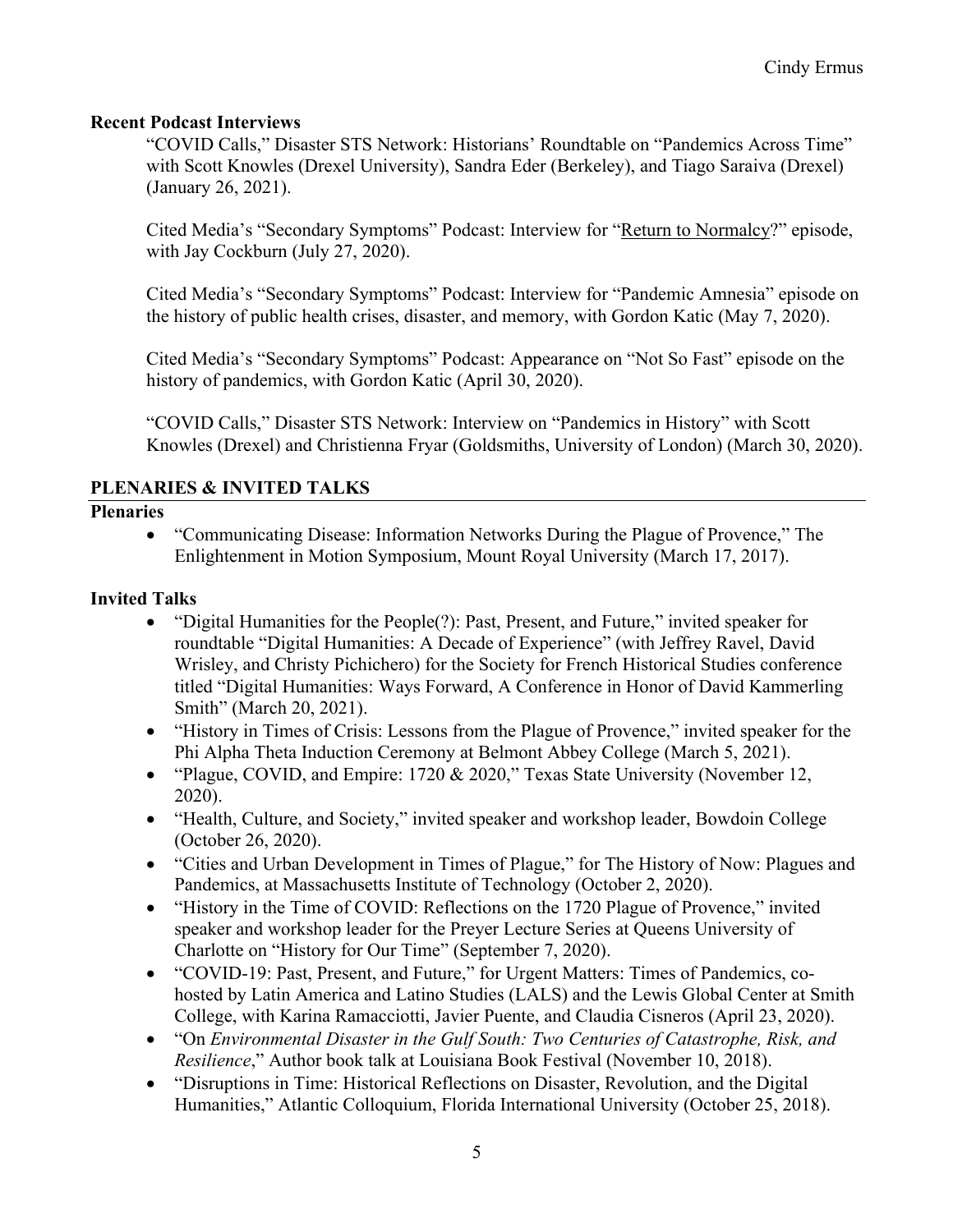- "The Great Plague Scare of 1720: Disaster and Society in the Eighteenth-Century World," Center for Biology and Society, Arizona State University (August 28, 2018).
- "Understanding Disaster and the Environment in the Long Eighteenth Century," Symposium on Disasters and Catastrophes in the Enlightenment, Mount Royal University (March 9, 2018).
- "The Spectre of Death: An Early Modern Epidemic in Transnational Context," for forum, *Early Modern Plagues: Histories of Resilience*, Arizona State University (April 11, 2017).
- "Plague and Crisis in the Eighteenth Century," Arizona State University's Institute for Humanities Research (April 10, 2017).
- "Plague Cultures: Managing the 1720 Plague of Provence in France," Department of Modern Languages, University of Lethbridge (October 3, 2016).

# **SELECTED RECENT ROUNDTABLES, CONFERENCE PAPERS, & CHAIRED SESSIONS Roundtables**

- "Publishing in an Academic Journal," Western Association of Women Historians, Costa Mesa, CA (April 21-23, 2022).
- "Coping in the Midst of a Pandemic," Town Hall on COVID-19, University of Texas at San Antonio (April 8, 2020).
- "Using Digital Tools to Do Public History," Society for French Historical Studies, Indianapolis, IN (April 4-6, 2019).
- Digital Humanities Roundtable: "Networks, Perspectives, and Trajectories," American Historical Association, Chicago, IL (January 3-6, 2019).

# **Conference Papers & Panel Organization**

- "The Sète Affair of 1721: Crisis and Resistance in the Early Eighteenth-Century French Colonies," American Historical Association, New Orleans, LA (January 6-9, 2022).
- "Plague and Crisis in the Eighteenth Century: Reactions to the Plague of Provence in Atlantic Port Cities," Port Cities in the Atlantic Conference, Charleston, SC (May 14-16, 2020). (Accepted, but conference canceled due to COVID-19.)
- "Revolution as Disaster," Consortium on the Revolutionary Era, Tallahassee, FL (February 27-29, 2020).

# **Chair and/or Commentator**

- Chair and commentator for "Material and Digital Approaches to Labor, Health, and the Political Ecology of Slavery," Omohundro Institute Annual Conference, Williamsburg, VA (June 18-20, 2021).
- Co-organizer and co-chair for the *Age of Revolutions'* Webinar on Miguel La Serna's *Masses and Arms: Peru's Tupac Amaru Revolutionary Movement*, co-hosted with Smith College and UNC Press (July 23, 2020).
- Chair for "Sulphur and Sailing: Science and Medicine in the Revolutionary Era," Consortium on the Revolutionary Era, Tallahassee, FL (February 27-29, 2020).

# **RECENT SERVICE TO THE PROFESSION**

| February 2022 | Served as invited "Guest Expert" for short feature in <i>Britannica</i>                |
|---------------|----------------------------------------------------------------------------------------|
|               | <i>Magazine.</i>                                                                       |
|               | Nov. 2015 – Present Co-Executive Editor for digital, peer-reviewed publication, Age of |
|               | <i>Revolutions</i>                                                                     |